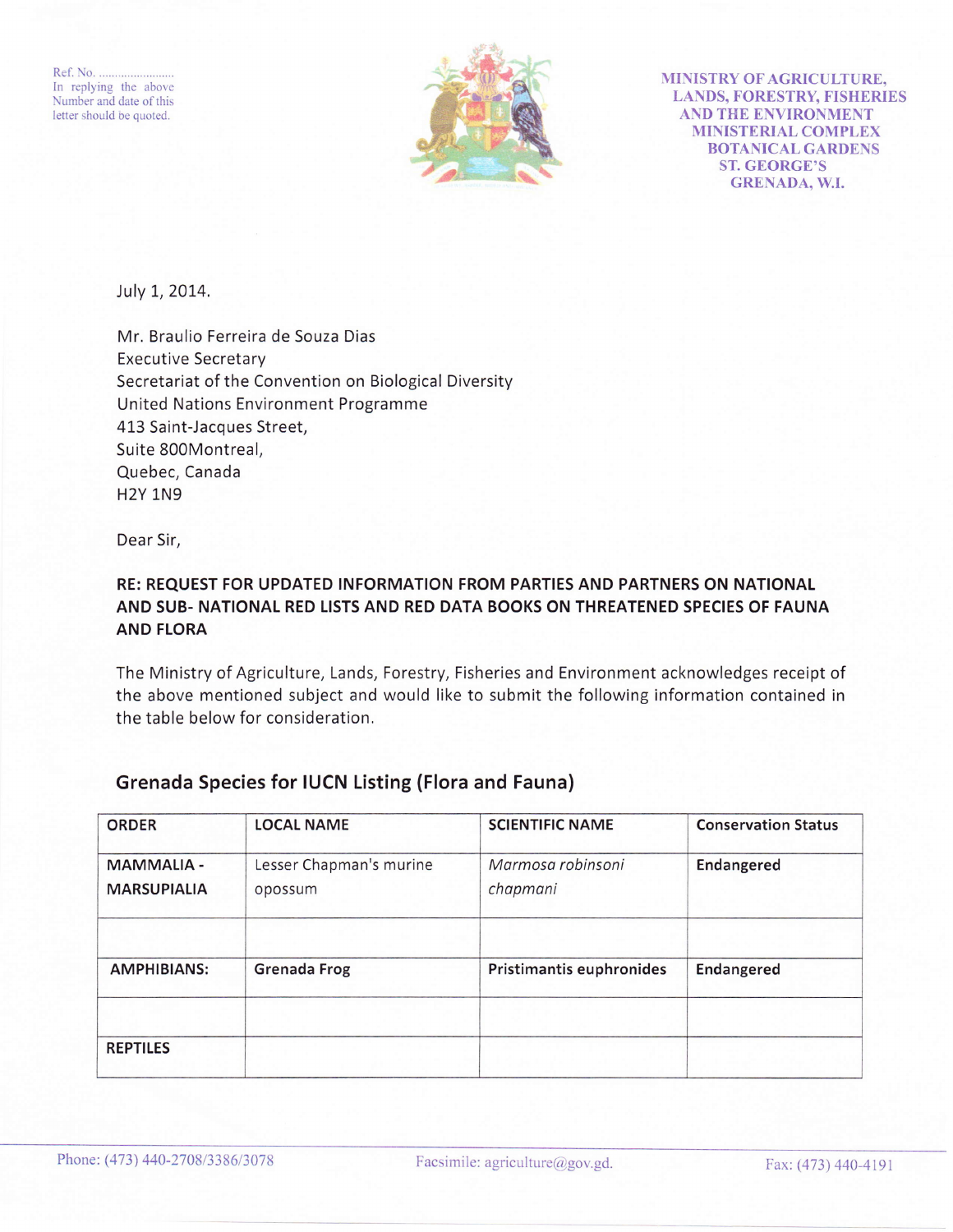| (SNAKES)      | Tree boa/Serpent                        | Corallus grenadensis             | <b>Endangered</b>            |
|---------------|-----------------------------------------|----------------------------------|------------------------------|
|               | Boddaerts's tree snake / Grass<br>snake | Mastigodryas bru esi             | Endangered                   |
|               | Cribo                                   | Clelia clelia                    | <b>Critically Endangered</b> |
| <b>BIRDS</b>  | Grenada Dove                            | Leptitilia wellsi                | Endangered                   |
|               | Grenada hook -billed kite               | Chondrohierax uncinatus<br>murus | <b>Endangered</b>            |
|               |                                         |                                  |                              |
| <b>PLANTS</b> | <b>FAMILY</b>                           | <b>SCIENTIFIS NAME</b>           | <b>STATUS</b>                |
|               | <b>CELASTRACEAE</b>                     | Maytensus grenadensis            | Endemic/Endangered           |
|               | <b>ANNONACEAE</b>                       | Unonopsis umbilicata             | <b>Almost Endemic / AE</b>   |
|               | <b>ASCLEPIADACEAE</b>                   | Metastelmeime broadwayi          | AE-Endangered                |
|               | <b>BEGONIACEAE</b>                      | Begonia vincentina               | AE-Endangered                |
|               | <b>CACTACEAE</b>                        | Cereus margaritensis             | AE-Endangered                |
|               | <b>CACTACEAE</b>                        | Melocactus broadwayi             | AE-Endangered                |
|               | LEGUMINOSAE-MIM                         | Calliandra sianeae               | AE-Endangered                |
|               | LEGUMINOSAE-PAP                         | Lonchococarpus broadwayi         | AE-Endangered                |
|               | <b>PALMAE</b>                           | Euterpe dominicana               | AE-Endangered                |
|               | <b>PIPERACEAE</b>                       | Peperomia vincentiana            | AE-Endangered                |
|               | <b>MELASTOMATACEAE</b>                  | Miconia andersonii               | AE-Endangered                |
|               | <b>MYRSINACEAE</b>                      | Myrsine trinitatis               | AE-Endangered                |
|               | <b>RUBIACEAE</b>                        | Hoffmannia tubiflora             | AE-Endangered                |
|               | <b>RUBIACEAE</b>                        | Rudgea vincentina                | AE-Endangered                |
|               | SYMPLOCACEAE                            | Symplocos guadalupensis          | AE-Endangered                |
|               |                                         |                                  |                              |